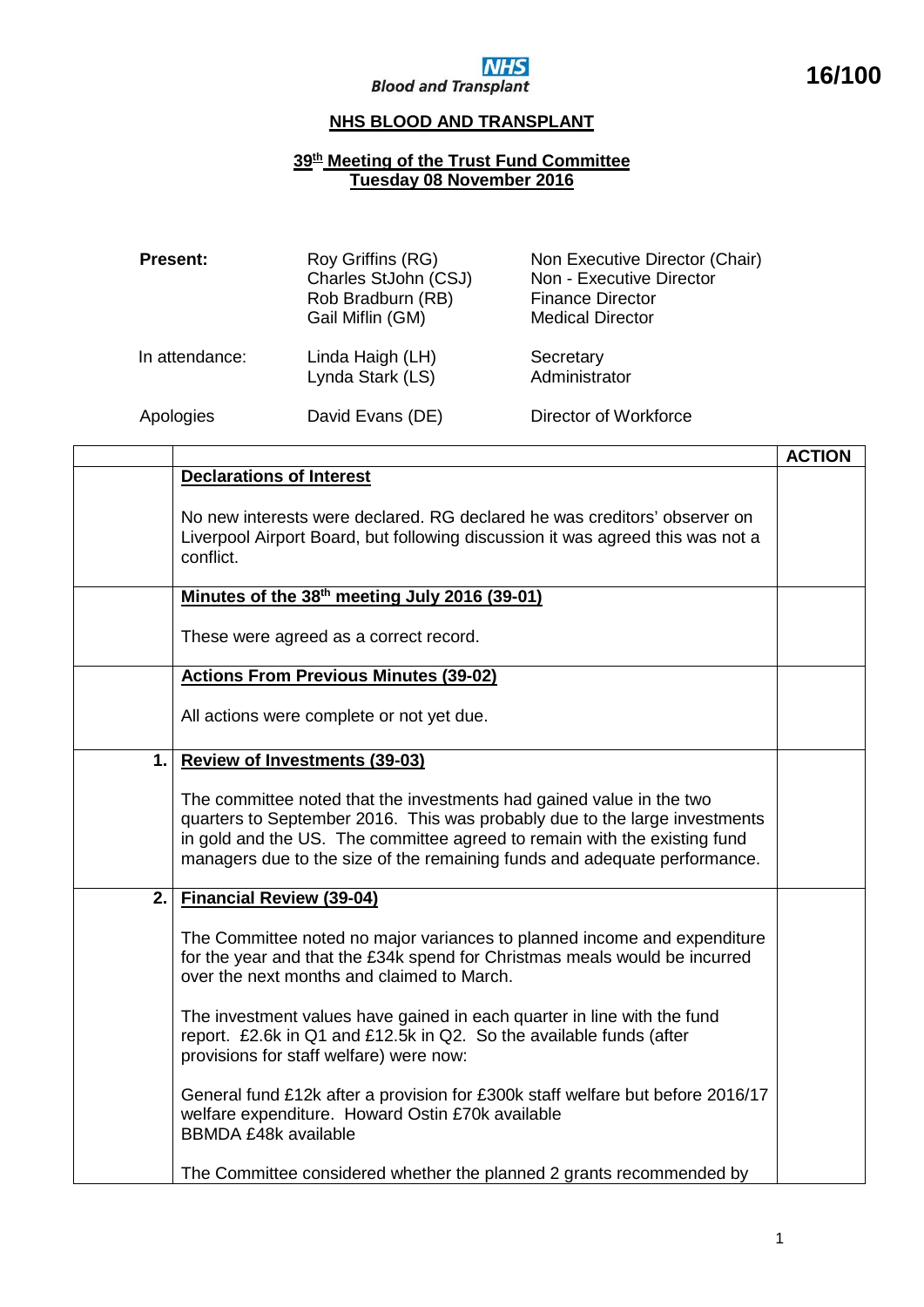| Less TF076<br>Sub total<br>less : If awarded | 264,333<br>29,542                                                           | £50,000<br>20,458<br>20,458 | £48,074                                                                         |
|----------------------------------------------|-----------------------------------------------------------------------------|-----------------------------|---------------------------------------------------------------------------------|
|                                              |                                                                             |                             |                                                                                 |
|                                              |                                                                             |                             |                                                                                 |
|                                              |                                                                             |                             |                                                                                 |
| remaining staff<br>welfare                   | £4k recognition<br>£34k Christmas*                                          |                             |                                                                                 |
| Less 2016/17                                 | £10k LSA                                                                    |                             |                                                                                 |
|                                              | provision                                                                   |                             |                                                                                 |
| per 39-04a                                   | 300,000                                                                     |                             |                                                                                 |
| Available funds                              | $12,233 +$                                                                  | £70,458                     | £48,074                                                                         |
| £                                            | <b>General Fund</b>                                                         | <b>Howard Ostin</b>         | <b>BBMDA</b>                                                                    |
| below:                                       | available funds after current year spend for staff welfare as per the table |                             |                                                                                 |
|                                              | The Committee reviewed affordability of both grants by projecting the       |                             |                                                                                 |
|                                              |                                                                             |                             |                                                                                 |
|                                              | This project had not been able to find funding from other sources.          |                             |                                                                                 |
|                                              | Expected to bring good patient benefit                                      |                             |                                                                                 |
| was:                                         | for children (an under researched area)                                     |                             |                                                                                 |
|                                              |                                                                             |                             | GM said the project is recommended (subject to funding being available) as it   |
| be funded.                                   |                                                                             |                             |                                                                                 |
|                                              | The Committee then considered if the second grant recommendation could      |                             |                                                                                 |
|                                              |                                                                             |                             |                                                                                 |
|                                              | the reserves policy at this time- see below)                                |                             | (Subject to assurances from auditors and legal advisors that we can amend       |
|                                              | there were no preferable bids from the Birmingham area at this time.        |                             |                                                                                 |
|                                              |                                                                             |                             | The Committee agreed to approve this grant from the Howard Ostin fund as        |
|                                              | c) There was good support from Oxford University for the project            |                             |                                                                                 |
|                                              |                                                                             |                             | b) Good likelihood that this would produce a on going research project          |
| a) A good medical question                   | recommended the first grant (TF076) for funding as it was:                  |                             |                                                                                 |
|                                              |                                                                             |                             | each of them relatively to determine the most suitable grants for funding. GM   |
|                                              |                                                                             |                             | panel of the FD the MD and other care experts reviewed the bids and scored      |
|                                              |                                                                             |                             | grant applications. An initial review of bids was carried out by the AD, then a |
|                                              | GM explained a process that had been run to select the two recommended      |                             |                                                                                 |
|                                              | the wider NHSBT objects could be funded in line with the objects.           |                             |                                                                                 |
|                                              |                                                                             |                             | applications from the Birmingham area and so that projects which supported      |
|                                              | The Committee reviewed the HO objects and considered as there were no       |                             |                                                                                 |
|                                              | Howard Ostin Fund and from the remaining balance on the General Fund.       |                             |                                                                                 |
|                                              | The committee considered whether the grants could be supported from the     |                             |                                                                                 |
|                                              |                                                                             |                             |                                                                                 |
| project which will complete by 2019.         |                                                                             |                             |                                                                                 |
|                                              | on the Bone marrow Registry) and look to award a grant in April 2017 for a  |                             |                                                                                 |
|                                              | the Medical Director (GM) should run a process for applications from within |                             | NHSBT which meet the objects of the fund (i.e. to improve searching for data    |
|                                              |                                                                             |                             | neither grant met the specific objects of this fund. The committee agreed that  |
|                                              | The committee reviewed the objects of the BBMDA fund and decided that       |                             |                                                                                 |
|                                              |                                                                             |                             |                                                                                 |
| the above level.                             |                                                                             |                             |                                                                                 |
|                                              |                                                                             |                             | the R&D committee at c £50k each could be made with the available funds at      |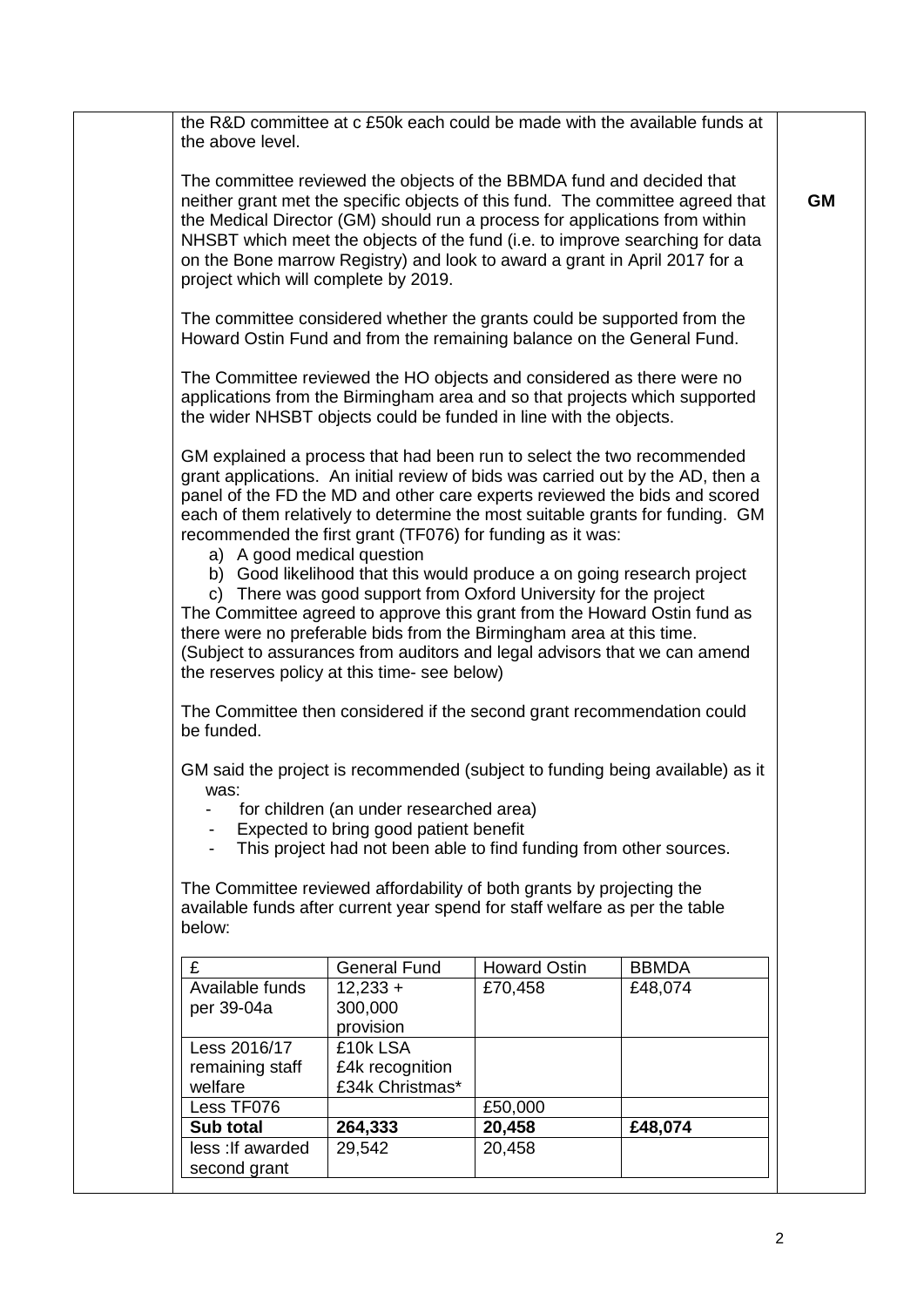| from HO and the<br>balance from GF<br><b>Possible</b>                           |                                                                       |    |                                                                                                                                                        |
|---------------------------------------------------------------------------------|-----------------------------------------------------------------------|----|--------------------------------------------------------------------------------------------------------------------------------------------------------|
|                                                                                 |                                                                       |    |                                                                                                                                                        |
|                                                                                 |                                                                       |    |                                                                                                                                                        |
| reserve balance                                                                 | £234,791                                                              | £0 | £48,074                                                                                                                                                |
| <b>Tissues artwork</b>                                                          | £18,000                                                               |    |                                                                                                                                                        |
| **possible                                                                      | £216,791                                                              | £0 | £48,074                                                                                                                                                |
| remaining                                                                       |                                                                       |    |                                                                                                                                                        |
| reserves                                                                        |                                                                       |    |                                                                                                                                                        |
| Projected costs                                                                 | £6,000                                                                |    |                                                                                                                                                        |
| to closure                                                                      |                                                                       |    |                                                                                                                                                        |
| <b>Examination fee</b>                                                          |                                                                       |    |                                                                                                                                                        |
| for                                                                             |                                                                       |    |                                                                                                                                                        |
| 16/17, 17/18, 18/1                                                              |                                                                       |    |                                                                                                                                                        |
| 9.                                                                              |                                                                       |    |                                                                                                                                                        |
| Legal advice                                                                    | £5,000                                                                |    |                                                                                                                                                        |
| (estimate)                                                                      |                                                                       |    |                                                                                                                                                        |
| <b>BBMDA</b> grant to                                                           |                                                                       |    | £48,074                                                                                                                                                |
| award April 2017                                                                |                                                                       |    |                                                                                                                                                        |
| Projected                                                                       | 205,791                                                               | £0 | £0                                                                                                                                                     |
| available funds                                                                 |                                                                       |    |                                                                                                                                                        |
| (A)                                                                             |                                                                       |    |                                                                                                                                                        |
|                                                                                 |                                                                       |    |                                                                                                                                                        |
| Staff welfare                                                                   | £174,000                                                              |    |                                                                                                                                                        |
| committed made                                                                  |                                                                       |    |                                                                                                                                                        |
| to staff $-$ pay                                                                |                                                                       |    |                                                                                                                                                        |
| £58k per annum                                                                  |                                                                       |    |                                                                                                                                                        |
| 17/18,18/19,19/2                                                                |                                                                       |    |                                                                                                                                                        |
| 0(B)                                                                            |                                                                       |    |                                                                                                                                                        |
|                                                                                 |                                                                       |    |                                                                                                                                                        |
| *allocated to General funds in full - no reallocation of Birmingham staff to HO |                                                                       |    |                                                                                                                                                        |
|                                                                                 |                                                                       |    |                                                                                                                                                        |
| for simplicity                                                                  |                                                                       |    |                                                                                                                                                        |
|                                                                                 |                                                                       |    | ** analysis excludes ODT earmarked (£3,902 per 39-04a) comic expenditure                                                                               |
| (E500)                                                                          |                                                                       |    |                                                                                                                                                        |
|                                                                                 |                                                                       |    | (A) Is a projection of the remaining reserves for staff welfare. This is less                                                                          |
|                                                                                 |                                                                       |    | than the reserves policy statement of circa £300k being held to cover                                                                                  |
| staff welfare.                                                                  |                                                                       |    |                                                                                                                                                        |
|                                                                                 |                                                                       |    | (B) Is the staff welfare funding required to December 2019, including long                                                                             |
|                                                                                 | Christmas meal from the Trust Funds (per D E communication to         |    | service awards. The current expectation of staff is for funding of the                                                                                 |
|                                                                                 | leadership team) through to December 2019.                            |    |                                                                                                                                                        |
|                                                                                 |                                                                       |    |                                                                                                                                                        |
|                                                                                 | It was agreed by the committee that from December 2019 onwards,       |    |                                                                                                                                                        |
|                                                                                 |                                                                       |    |                                                                                                                                                        |
| Exchequer funds.                                                                |                                                                       |    | funding for loyal service awards and recognition events would come from                                                                                |
|                                                                                 |                                                                       |    |                                                                                                                                                        |
|                                                                                 | The Committee propose to revise the reserves policy to: 'The trustee  |    |                                                                                                                                                        |
|                                                                                 | policy is to keep funds to the minimum required to cover approved     |    |                                                                                                                                                        |
|                                                                                 |                                                                       |    |                                                                                                                                                        |
|                                                                                 |                                                                       |    |                                                                                                                                                        |
|                                                                                 | fund staff welfare at the current level until December 2019 and funds |    | commitments in the belief that donations are made with the intention and<br>expectation that they will be spent accordingly. The trust fund intends to |
|                                                                                 | (subject to market performance) have been set aside accordingly'.     |    |                                                                                                                                                        |
|                                                                                 |                                                                       |    |                                                                                                                                                        |
| request that:                                                                   |                                                                       |    | Prior to the Committee formally approving the two grants the Committee                                                                                 |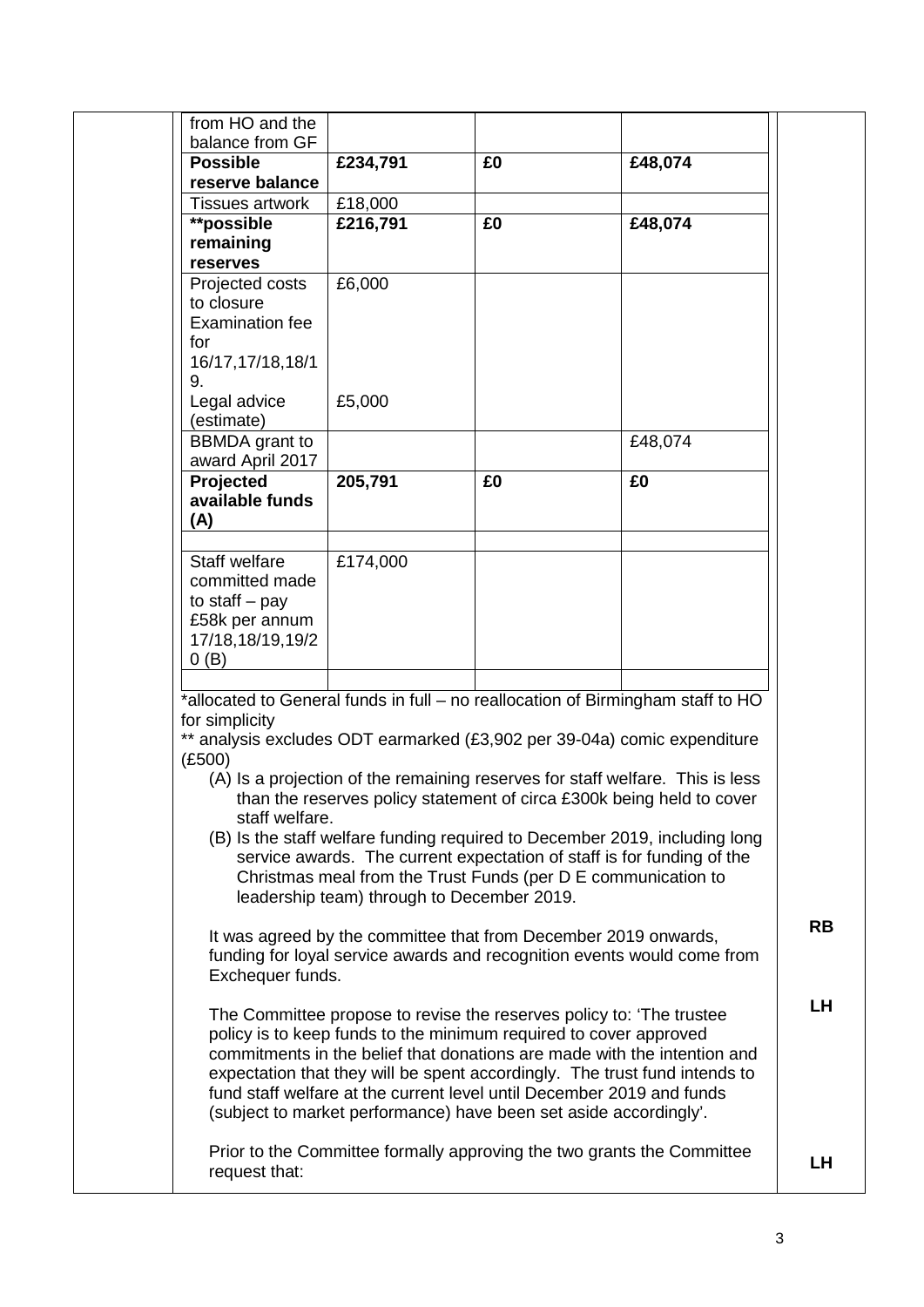|    | - this proposed policy change is discussed with the Independent<br>Examiner to see if a PBSE note is required and if any other impacts are     |           |
|----|------------------------------------------------------------------------------------------------------------------------------------------------|-----------|
|    | anticipated.                                                                                                                                   |           |
|    | - that legal advice is obtained from Capsticks on whether closure costs                                                                        | <b>LH</b> |
|    | provided above are sufficient, on the options for closure and on whether                                                                       |           |
|    | the policy change can be made.                                                                                                                 |           |
|    |                                                                                                                                                |           |
|    | TF050 grant from BBMDA – GM to review if it is expected this grant                                                                             | <b>GM</b> |
|    | will spend all its funding to inform the amount available for the BBMDA                                                                        |           |
|    | grant bid process                                                                                                                              |           |
|    |                                                                                                                                                |           |
|    | The Committee noted the level of cash held vs investments and                                                                                  | LH/LS     |
|    | Commitments and requested that investments be released to match                                                                                |           |
|    | committed funds (it was thought this may be approx £75k release - to                                                                           |           |
|    | calculate)                                                                                                                                     |           |
|    |                                                                                                                                                |           |
|    |                                                                                                                                                |           |
| 3. | Consideration of Funding requests - Report from the R&D SMT (39-05)                                                                            |           |
|    |                                                                                                                                                |           |
|    | The report from the R&D committee recommended that two grants be funded                                                                        |           |
|    | from the general fund (see above discussion re available funds)                                                                                |           |
|    |                                                                                                                                                |           |
|    | Subject to actions above the Committee agreed to award the two grants from<br>the HO fund with the balance to be funded from the General Fund. |           |
|    |                                                                                                                                                |           |
|    | Letters to be written to grant recipients (after clearance of actions above)                                                                   | <b>LS</b> |
|    |                                                                                                                                                |           |
|    | The Committee discussed closing not just staff welfare in 2019/20 but the                                                                      | <b>GM</b> |
|    | whole funds by then. GM was asked to review the end date of all projects                                                                       |           |
|    | and aim for that target for all existing and future bids.                                                                                      |           |
|    |                                                                                                                                                |           |
| 4. | <b>Annual Report and Accounts (39-06)</b>                                                                                                      |           |
|    |                                                                                                                                                |           |
|    | The Committee were told that the review of the accounts had been carried                                                                       |           |
|    | out internally at NHSBT and independently by Deloitte. Only very minor word                                                                    |           |
|    | amendments have been requested form the version circulated to Committee                                                                        |           |
|    | to review.                                                                                                                                     |           |
|    |                                                                                                                                                |           |
|    | The Annual report and accounts were approved by the committee (subject to                                                                      | <b>LH</b> |
|    | the discussion with the examiners re the change in reserves policy proposed)                                                                   |           |
|    | and to reflect this discussion in the Letter of Representation. This will be                                                                   |           |
|    | done promptly with a target of getting chairs' signature of both documents at                                                                  |           |
|    | the Board in November and then posted to the auditors for their signature.                                                                     | <b>RB</b> |
|    |                                                                                                                                                |           |
|    | This will then allow prompt submission of the accounts to the Charities                                                                        | <b>LS</b> |
|    | Commission.                                                                                                                                    |           |
|    |                                                                                                                                                |           |
| 5. | <b>Feedback from HFMA and Charity Commission Update</b>                                                                                        |           |
|    |                                                                                                                                                |           |
|    | The Committee noted the importance of documenting the reasons for                                                                              |           |
|    | decisions and meeting the funds objects, recent press articles on extravagant                                                                  |           |
|    |                                                                                                                                                |           |